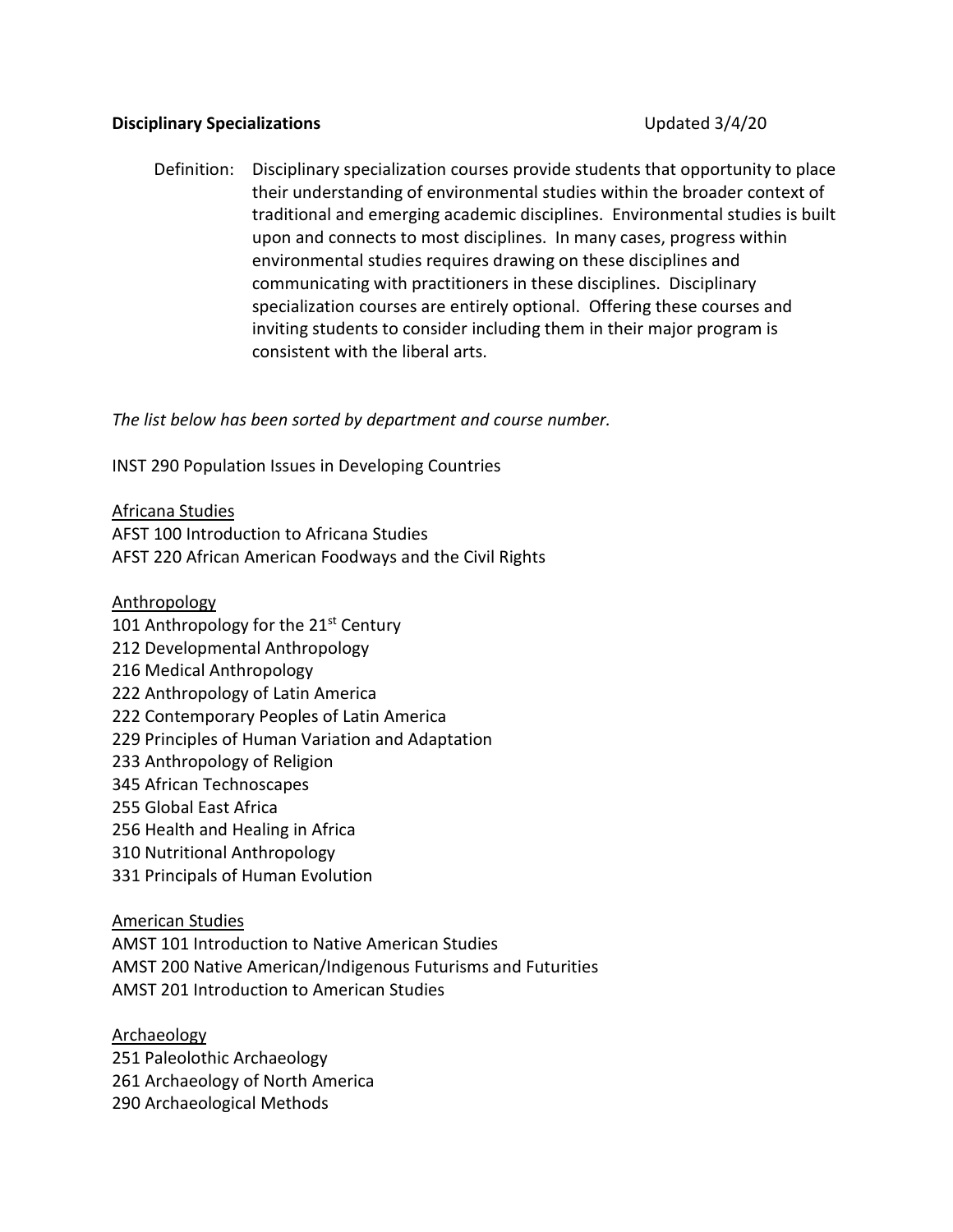### Art & Art History

101 An Introduction to the History of Art 102 An Introduction to the History of Art 108 Introduction to the Arts of Asia 122 Fundamentals of Composition and Drawing 206 Museum Studies 221 Introduction to Photography

Creative Writing CRWR 219 Creative Nonfiction: Writing about Food

East Asian Studies 101 Introduction to East Asia 108 Arts of East Asia

# Economics

111 Introduction to Microeconomics 112 Introduction to Macroeconomics 214 Political Economy of Gender 214 Introduction to Economic Demography 223 American Capitalism and Social Justice 228 Economic Analysis of Policy 236 Issues in Developing Economics 288 Contending Economic Perspectives 298 Econometrics 314 Gender and Development

### Educational Studies

120 Contemporary Issues in American Education 130 History of American Education 140 Educational Psychology 260 Introduction to Educational Research

### English

220 Introduction to Literary Studies 312 Advanced Expository Writing

French FREN 240-01 Food, France, and Cultural Identity FREN 365 Perceiving the Natural World in the French Enlightenment

### Health Studies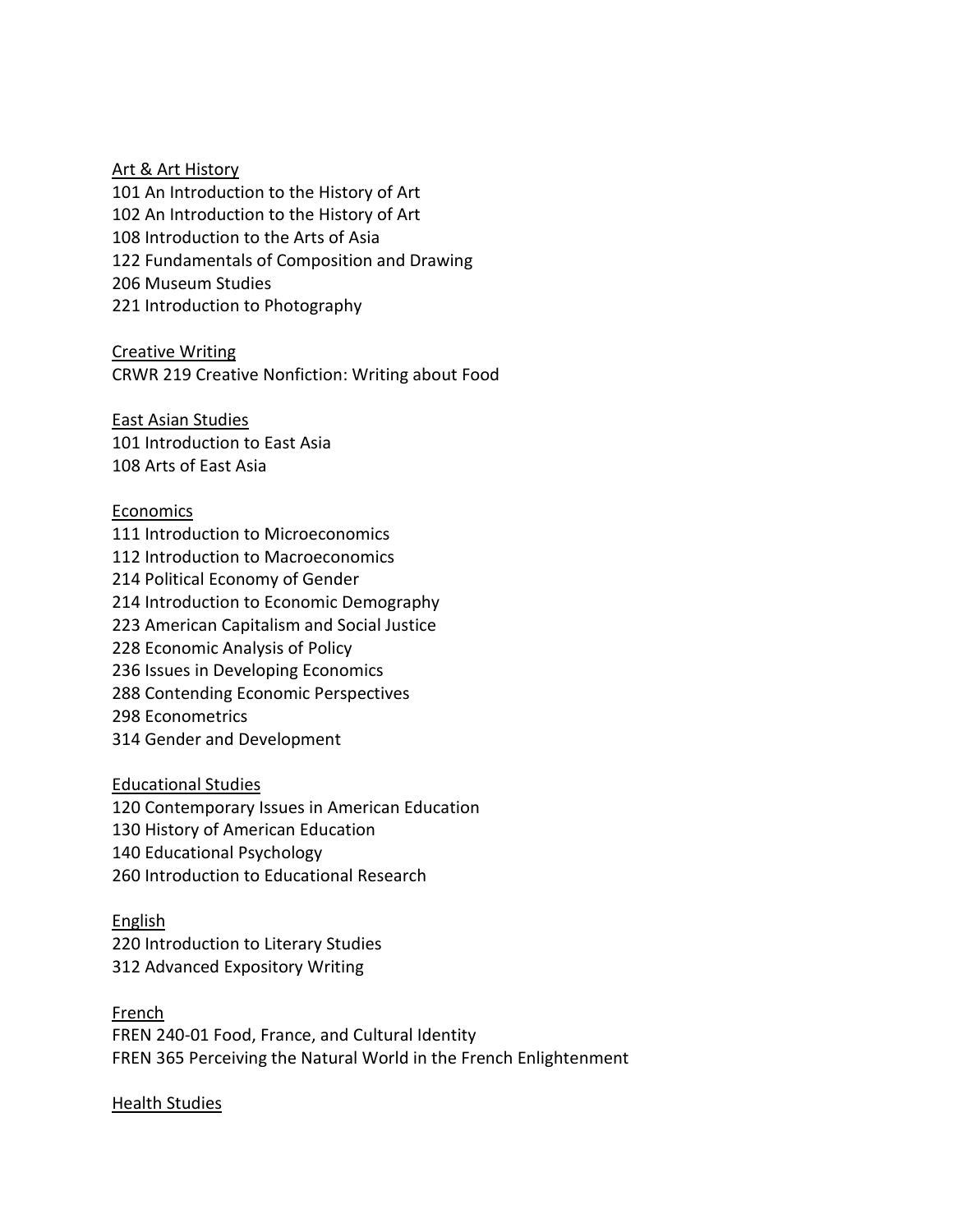## 201 Introduction to Health Studies

History 150 History of Science 257 European Intellectual History 281 Recent U.S. History 350 American Science, Technology, and Medicine 377 Consumerism, Nationalism, and Gender 389 Native Peoples of Eastern North America

#### International Business & Management

100 Fundamentals of Business 110 Fundamentals of Accounting 200 Global Economy 230 International Organizational Behavior 240 Marketing in a Global Context

International Studies 170 International Relations 260 History of International Relations 271 Ethics and International Security 273 International Political Economy 280 American Foreign Policy 290 Global Health 290 International Development

**Journalism** 200 Newspaper Journalism

Latin American, Latino, and Caribbean Studies 122 Introduction to Caribbean Studies

Philosophy 101 Intro to Philosophy 102 Moral Problems 180 Political Philosophy 251 Philosophy of Religion 252 Philosophy of Art 254 Philosophy of Science 255 Philosophy of Law 256 Philosophy of Mind 265 Non-Western Aesthetics 275 Beauty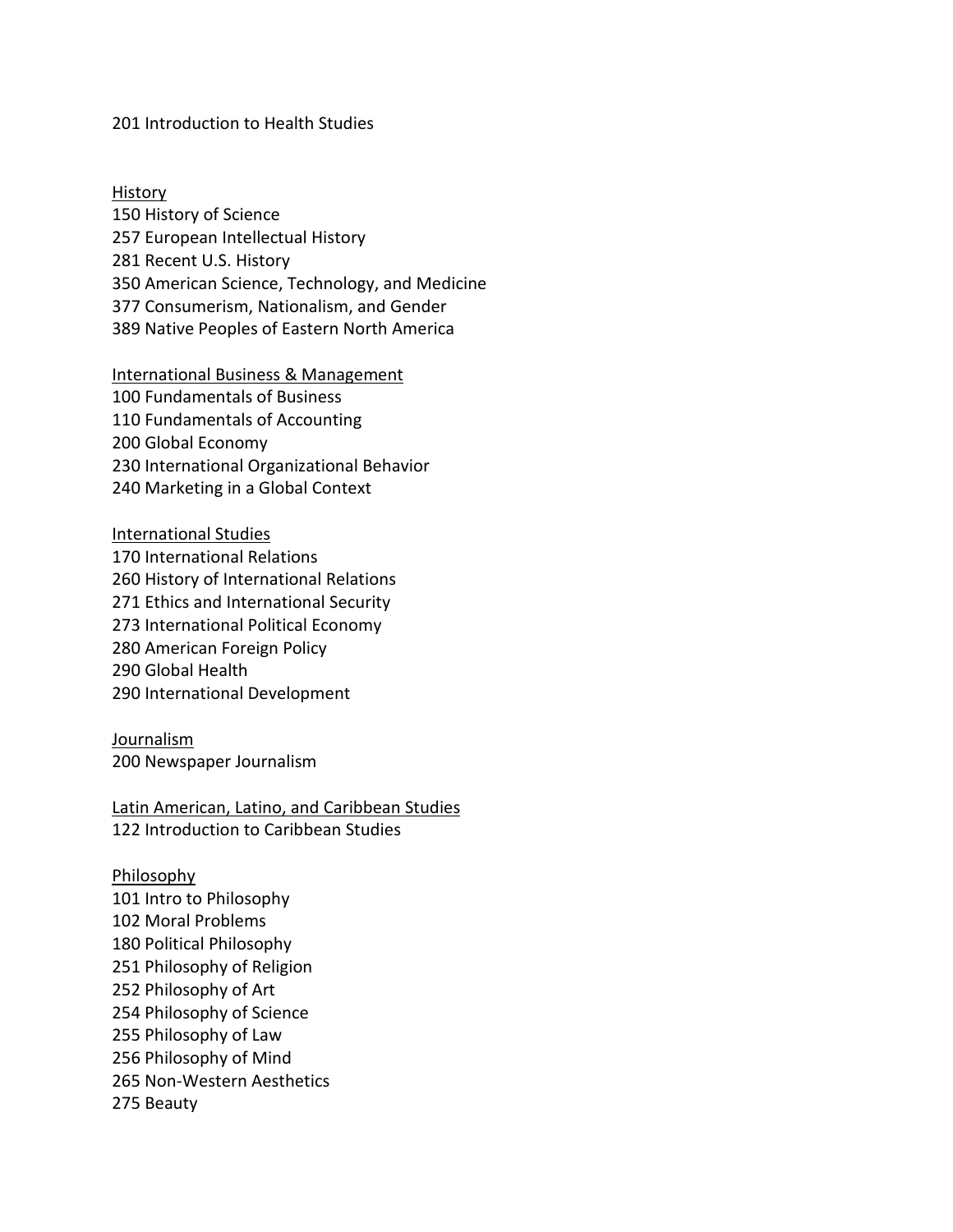280 Recent Political Thought 285 Justice in World Politics 302 Ethical Theory 303 Epistemology

#### Policy Studies

200 Foundations in Policy Studies 230 Negotiation and Advocacy 233 Gender Politics, and Policy in the U.S. 248 The Judiciary 255 Philosophy of Law 301 Policy and Leadership

Political Science 120 American Government 150 Comparative Politics 170 International Relations 180 Political Philosophy 204 Competing Political Ideologies 222 Public Policy Analysis 231 Public Administration 242 Political Behavior 243 Mass Media and American Politics 244 Public Opinion 245 Political Parties and Interest Groups 246 The Legislative Process 248 The Judiciary 256 The City 258 Human Rights

## Psychology

130 Perception, Memory, & Thought 140 Social Psychology 150 Intro to Cross-Cultural Psychology 175 Intro to Community Psychology 210 Analysis of Psychological Data

Public Speaking 101 Introduction to Public Speaking

Religion 110 Religion and Modern Culture 115 Native American Religions 121 Hinduism